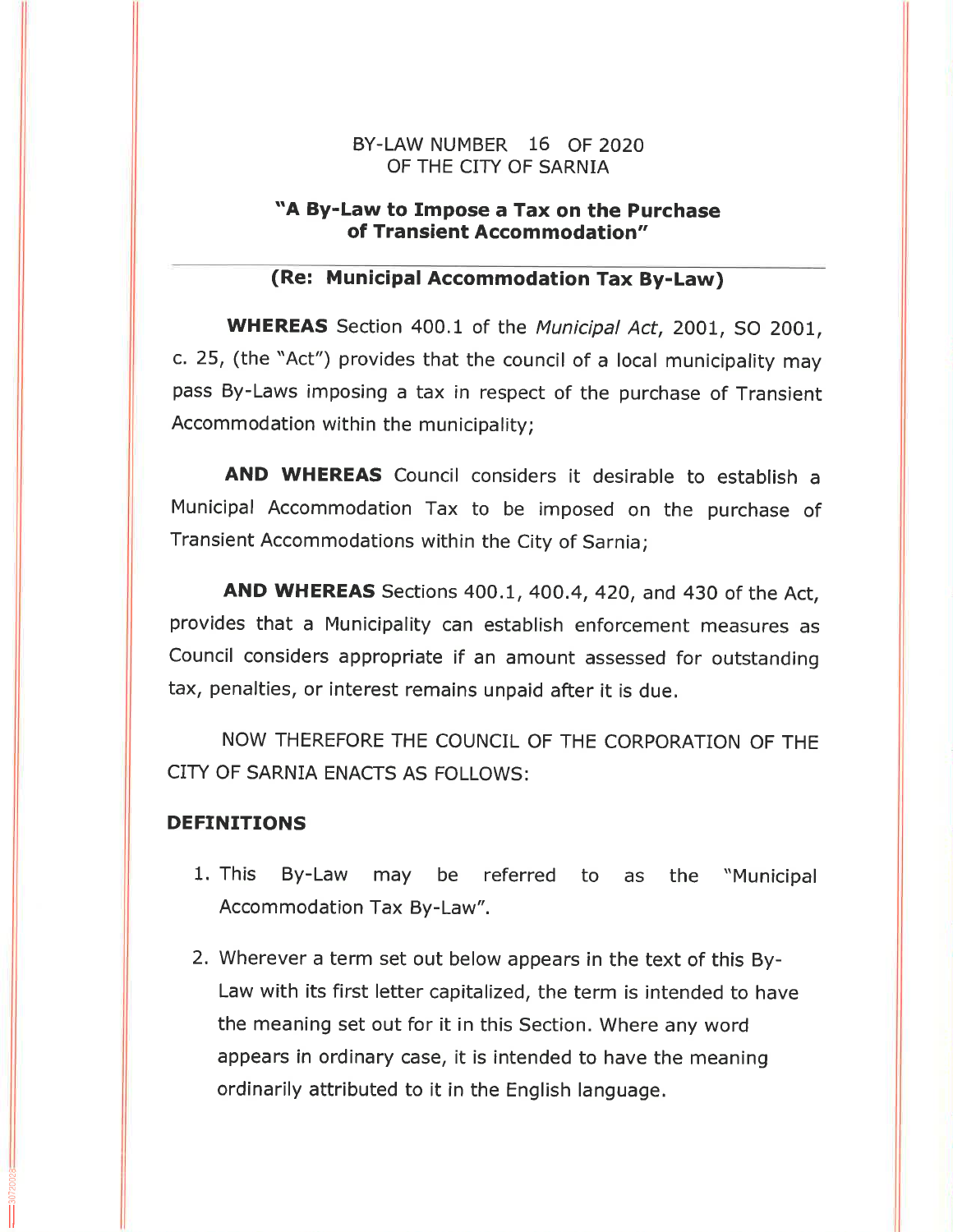"Accommodation" means Lodging that is provided for consideration whether or not that Lodging is actually used;

"City" means The Corporation of the City of Sarnia;

"Council" means the Council of The Corporation of the City of Sarnia;

"Eligible Tourism Entity" has the meaning given to it in Ontario Regulation 435/17, as amended;

"Establishment" means a physical location, a building, or part of a building that provides Accommodation;

"Lodging" íncludes:

a) the use of a bedroom, a suite of rooms containing <sup>a</sup> bedroom, or the use of a bed within a bedroom; and, b) the use of one or more additional beds or cots in <sup>a</sup> bedroom or suite;

"Municipal Accommodation Tax" means the tax imposed under this By-Law;

"Point of Purchase" means the time at which payment for Accommodation is made by the Purchaser;

"Provider" means a person or an entity that sells, offers for sale, or otherwise provides Accommodation, and includes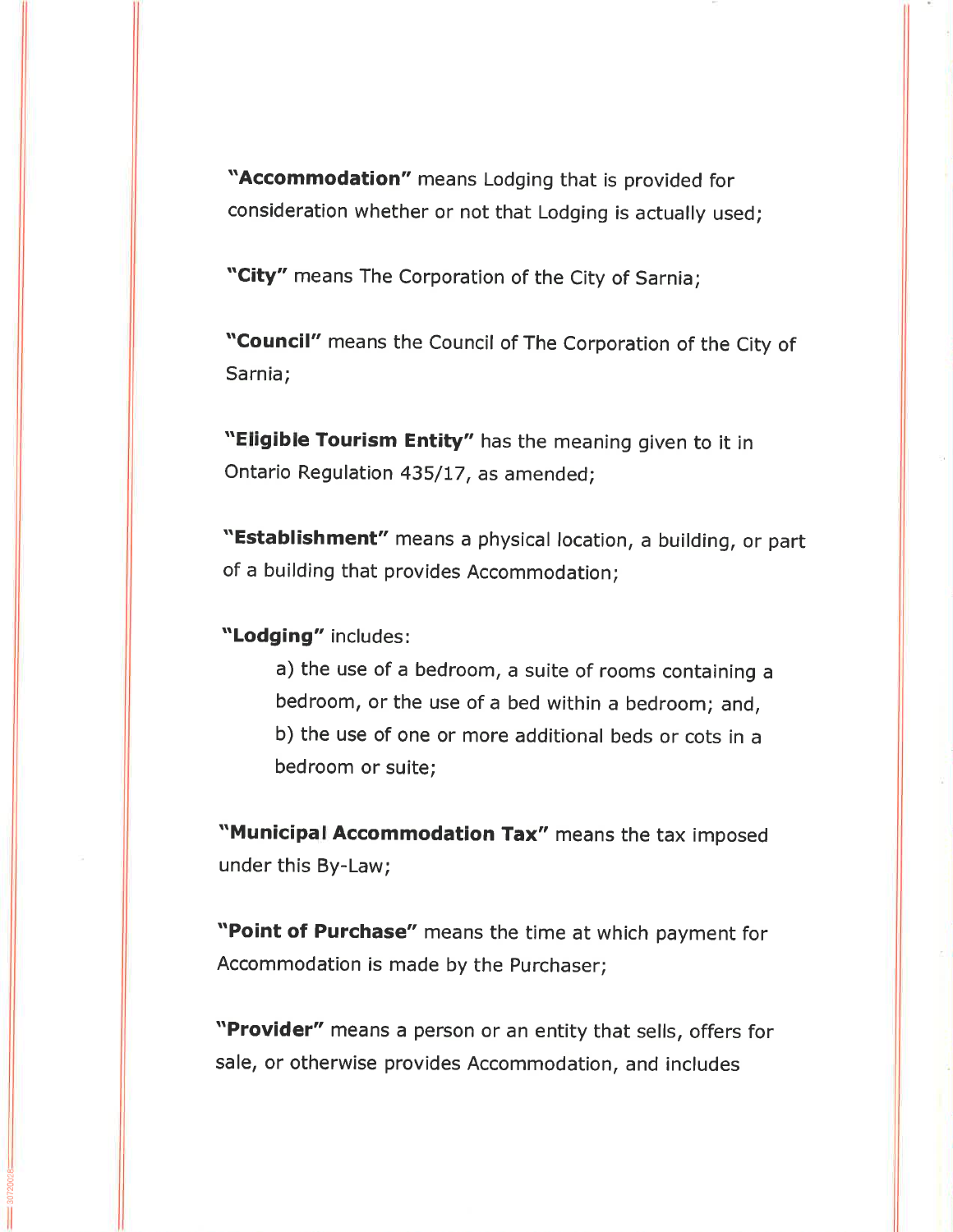agents, hosts, or others who sell, offer for sale, or otherwise provides Accommodation:

"Purchaser" means a person who gives money or other consideration in exchange for Accommodation;

"Purchase Price" means the price for which Accommodation is purchased, including the price paid and/or other considerations accepted by the Provider in return for the Accommodation, excluding Harmonized Sales Tax (HST);

"Transient Accommodation" means Accommodation for <sup>a</sup> continuous period of less than thirty (30) days; this continuous period is not disrupted by the purchase of different rooms, suites, beds or lodging in the same Establishment.

- 3. In this By-law, a word identified in the singular has <sup>a</sup> corresponding meaning when used in the plural. Definitions of verbs apply to all tenses of the verb in the text.
- 4. The captions, articles and section names appearing in this By-Law are for convenience of reference only and have no effect on its interpretation.
- 5. This By-Law is to be read with all changes of gender required by the context.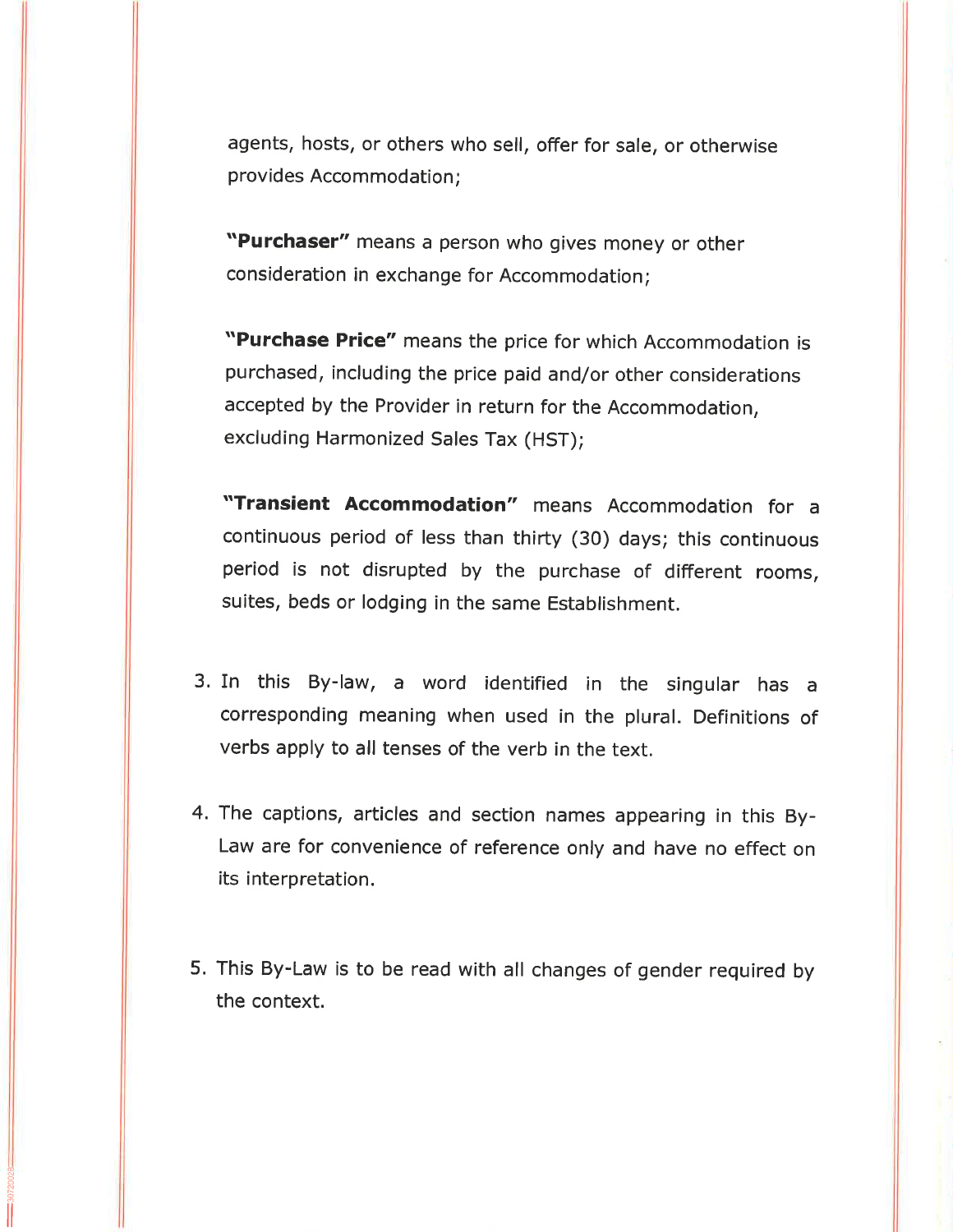### ADMINISTRATION

- 6. The city Treasurer shall be responsible for the general administration of this By-Law.
- 7. The Chief Administrative Officer, or designate, is delegated the authority to enter into agreements, including any necessary documents ancillary thereto, with any person or entity providing for the implementation, collection, and remittance of the Municipal Accommodatíon Tax.
- 8. The Chief Administrative Officer, or designate, is delegated the authority to develop agreements, including all necessary documents ancillary thereto, with any Eligible Tourism Entity that is designated to receive any portion of the revenue generated through the Municipal Accommodation Tax whích agreements shall:
	- a. Provide terms respectíng reasonable financial accountability;
	- b. Ensure amounts paid to the Eligible Tourism Entity are used for the exclusive purpose of promoting tourism; and,
	- c. Provide for any other provisions deemed by the Chief Administrative Officer to be appropriate.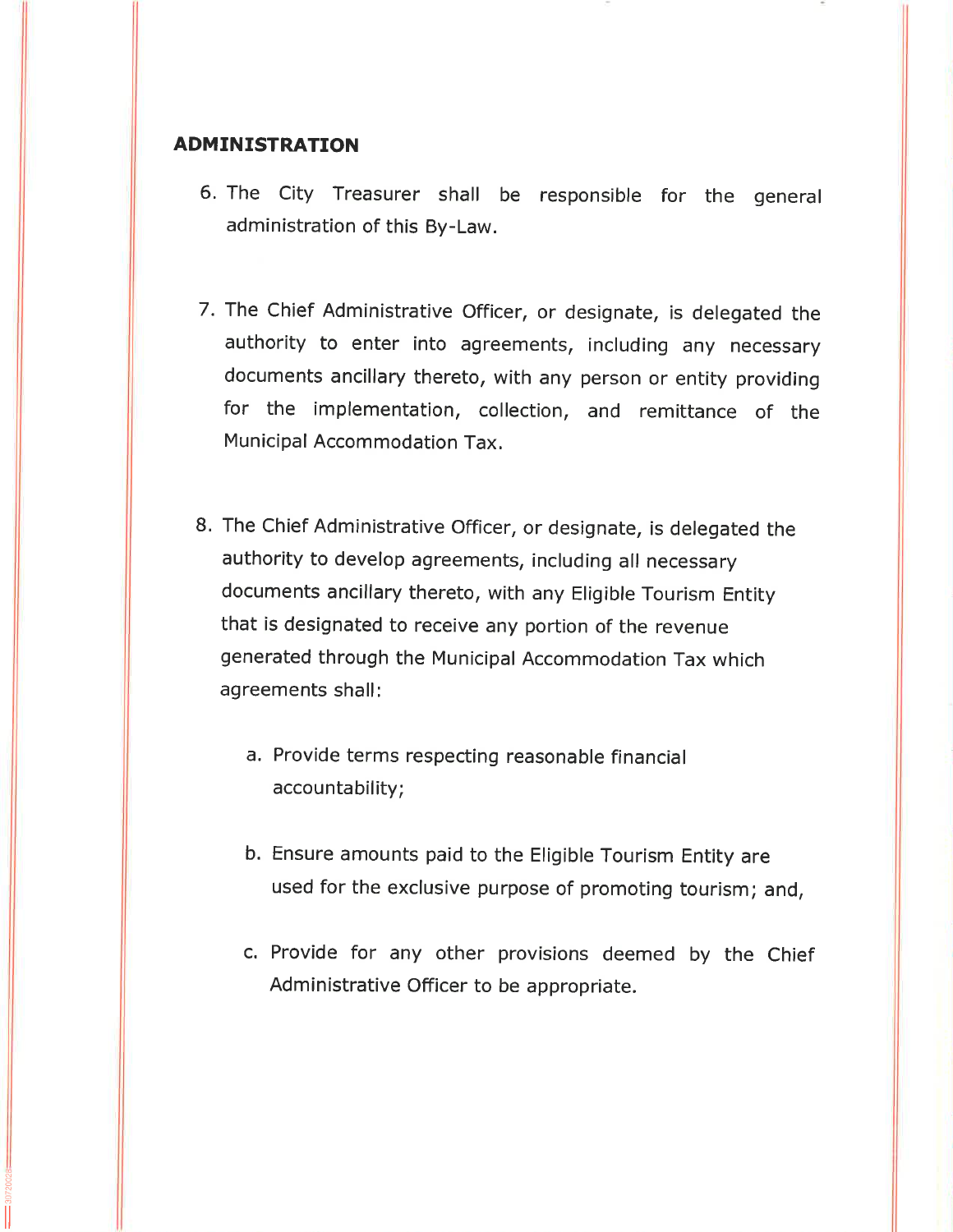### EXEMPTIONS

- 9. The Municipal Accommodation Tax does not apply to the following types of Accommodations:
	- a, Accommodations provided by the Crown in right of Canada, the Crown in right of Ontario, every agency or authority, board, commission, corporation, office or organization of persons a majority of whose directors, members, or officers are appointed or chosen by or under the authority of an Order in Council or the Lieutenant Governor in Council or a member of the Executive Council, as the case may be;
	- b. Accommodations provided by every board as defined in section  $1(1)$  of the *Education Act*, R.S.O. 1990, c. E.2;
	- c. Accommodations provided by a university or a college of applied arts and technology or post-secondary institution whether or not affiliated with a university, the enrolments of which are counted for the purpose of calculating operating grant entitlements from the Crown in right of Canada or the Crown in right of Ontario;
	- d. Accommodations provided by a hospital referred to in the list of hospitals and their grades and classifications maintained by the Minister of Health and Long-Term Care under the Public Hospitals Act, R.S.O. 1990, c. P.40 and every private hospital operated under the authority of <sup>a</sup> license issued under the Private Hospitals Act, R.S.O.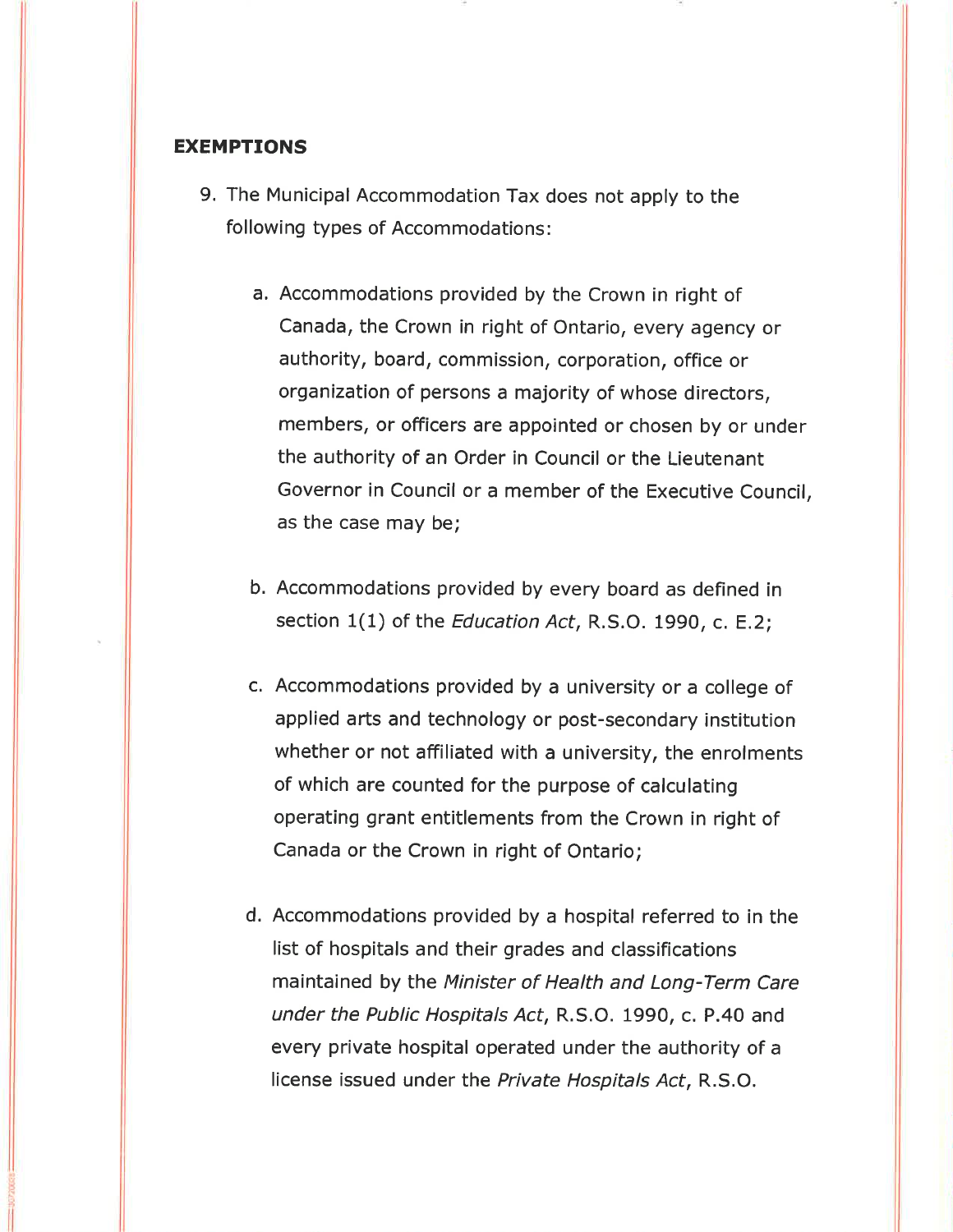1990, c. P.24 or every community health facility within the meaning of the Oversight of Health Facilities and Devices Act, 2017, that was formerly licensed under the Private Hospitals Act, as the case may be;

- e. Accommodations provided by a long-term care home as defined in section 2(1) of the Long-Term Care Homes Act, 2007, S.O. 2007, c.B or hospice and palliative care centres;
- <sup>f</sup>. Accommodations provided by a treatment centre that receives provincial aid under the Ministry of Community and Social Services Act, R.S.O. 1990, c. M.20;
- g. Accommodations provided for the reformation of offenders;
- h. Accommodatíons provided by charitable or non-profit philanthropic organizations that are organized as shelters for the relief of the poor or for emergency;
- i. Accommodations consisting of a tent or trailer site supplied by a campground, tourist camp, or trailer park; and,
- j. A room in an Establishment that does not contain a bed, which is used for displaying merchandise, holding meetings, or entertaining.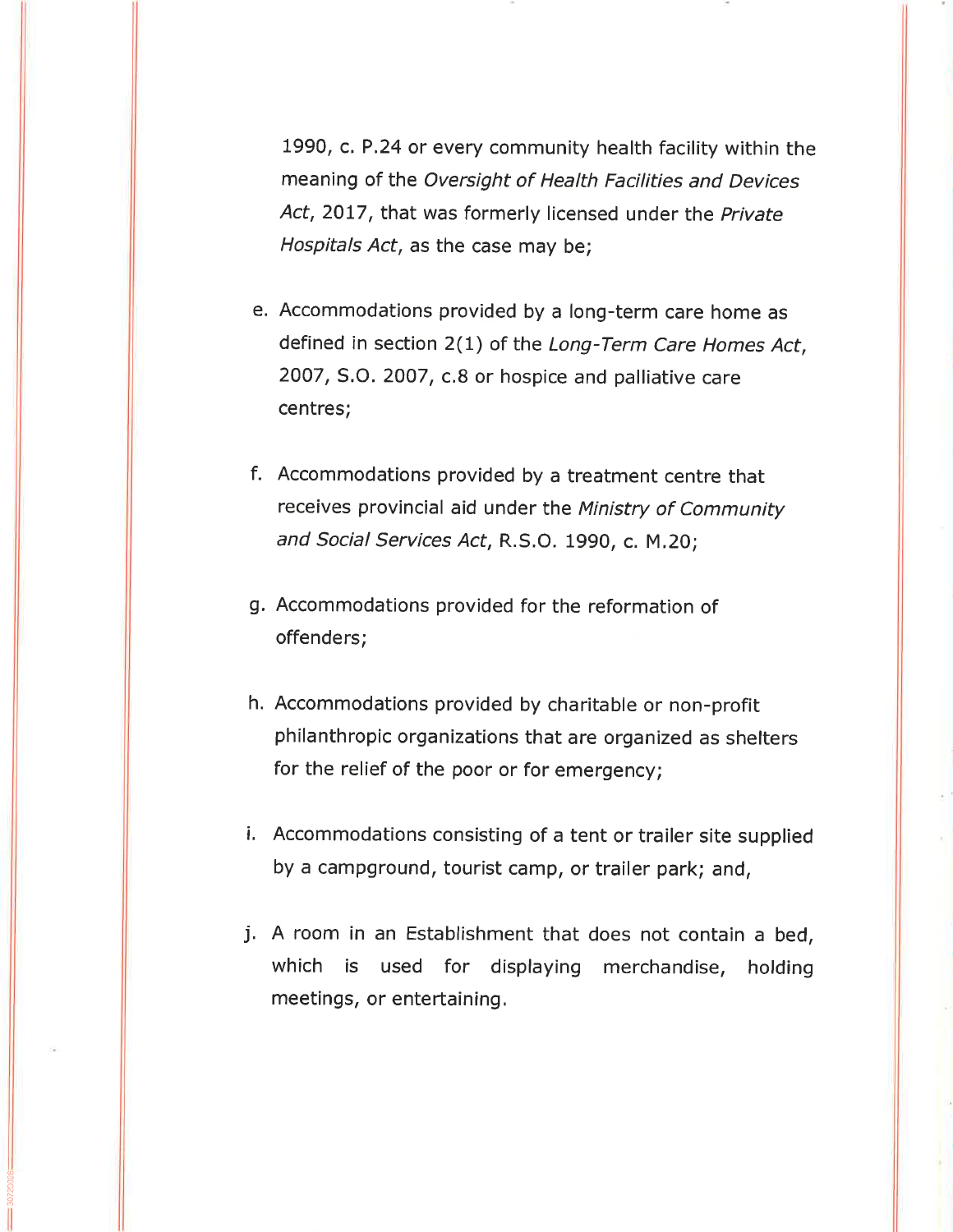### REGISTRATION OF ACCOMMODATION ESTABLISHMENT

- 10. Providers who operate an Establishment prior to the enactment of this By-Law shall register their Establishment with the City by submitting a completed Accommodation Establishment Information Form (schedule A) to the city before June 30,2020.
- 11. Providers who begin to operate an Establishment shall register their Establishment with the city by submitting <sup>a</sup> completed Accommodation Establishment Information Form (Schedule A) within thirty (30) days of the date of commencement for their operation.
- 12. Where there are any changes to the information provided, Providers shall update and submit the Accommodation Information Form (Schedule A) to the city within thirty (30) days of the change.

# APPLICATION OF THE MUNICIPAL ACCOMMODATION TAX

13. The amount of four per cent (4%) shall be established as the tax rate for the Municipal Accommodation Tax to be imposed on the Purchase Price of any Transient Accommodation.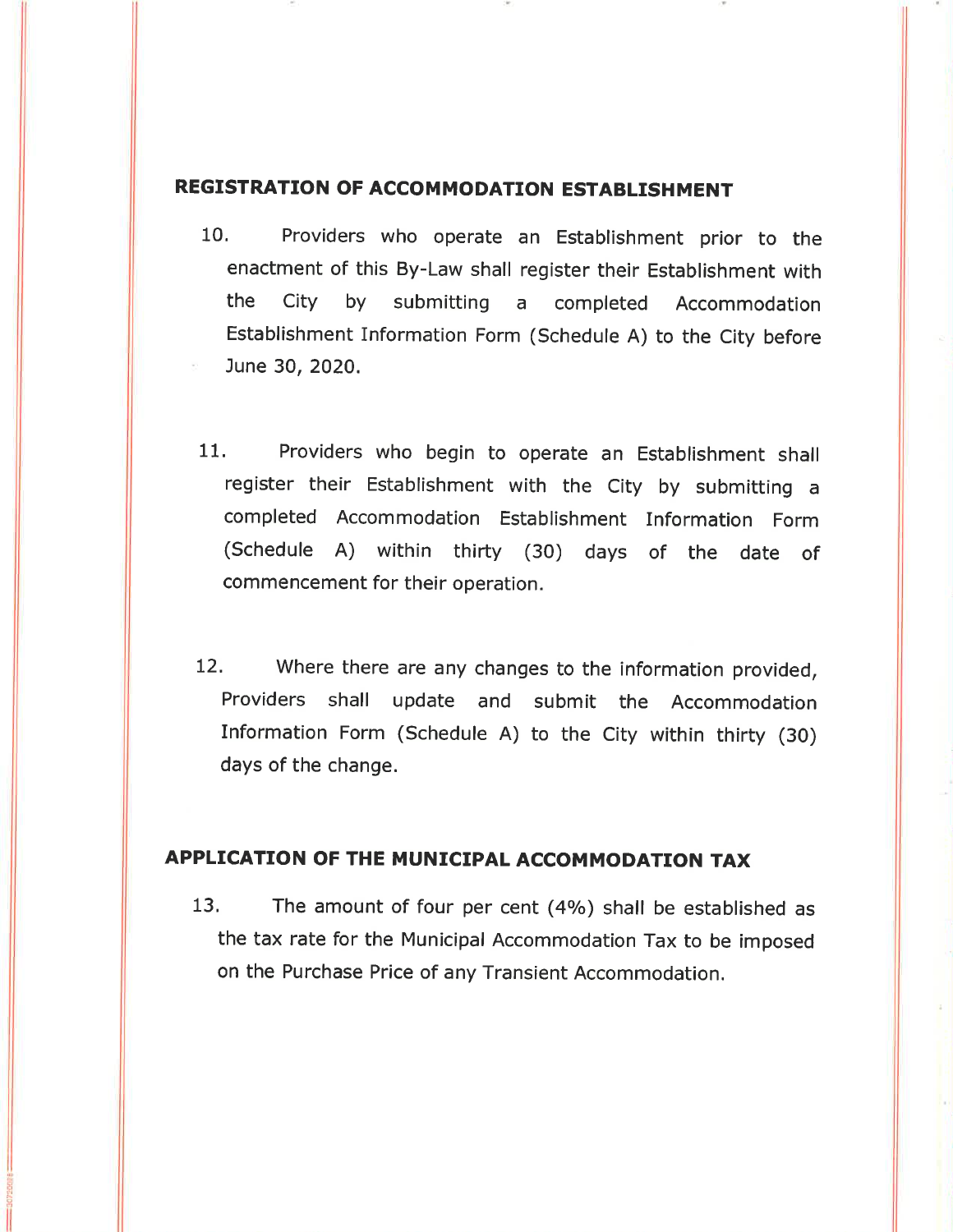- 14. A Purchaser shall pay the Provider the total amount of the Municipal Accommodation Tax at the Point of Purchase of the Accommodation.
- 15. A Provider who collects an amount as or on account of tax under this By-Law is deemed, for all purposes and despite any security interest in the amount, to hold the amount in trust for the City, separate and apart from the property of the Provider and separate and apart from any property held by any secured creditor of the Provider that, but for a security interest, would be property of the Provider, until the amount is remitted to the City.
- 16. A Provider shall clearly indicate as a separate item on every invoice and receipt the value of the Municipal Accommodation Tax that was imposed and collected for the purchase of Transient Accommodation and shall identify such amount as the "Municipal Accommodation Tax".
- 17. The Provider shall remit to the City the Municipal Accommodation Tax collected for each quarter, as determined through the Municipal Accommodation Tax Return Form (Schedule B), on or before the last day of the month following the end of the quarter, along with the Municipal Accommodation Tax Return Form (Schedule B) required for the purposes of administrating and enforcing this By-Law.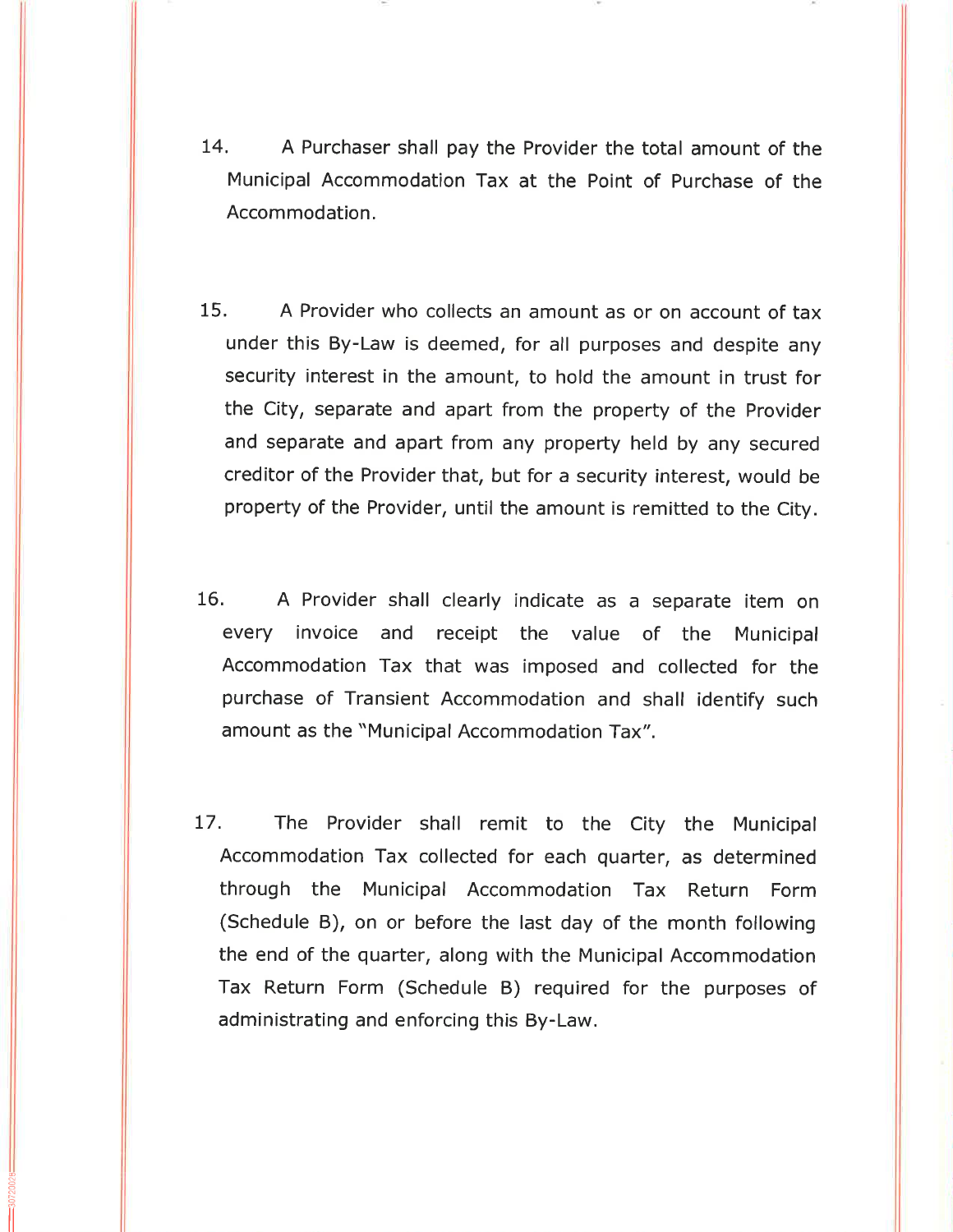18. Where a Provider fails to submit a Municipal Accommodation Tax Return Form (Schedule B) on or before the due date prescribed at section 17 above, the amount that is determined on the basis of the following calculation shall be deemed to be the amount that is due and unremitted and this amount shall be assessed on the first day of default;

$$
A \times 4\% = B
$$

Where,

- "A" is the amount of revenue that would have been generated had the Establishment experienced full occupancy for the period; and,
- "B" is the amount deemed to be the amount of the Municipal Accommodation Tax that should have been collected and remitted and this amount shall be deemed to be the amount that is due and that remains unremitted on the first day of default.
- 19. A Provider who fails to collect any amounts owing for the Municipal Accommodation Tax from the Purchaser at the Point of Purchase, or otherwise fails to remit such amounts to the City on or before the due date prescribed at section 17 above, shall be personally liable for such amounts as should have been collected and remitted.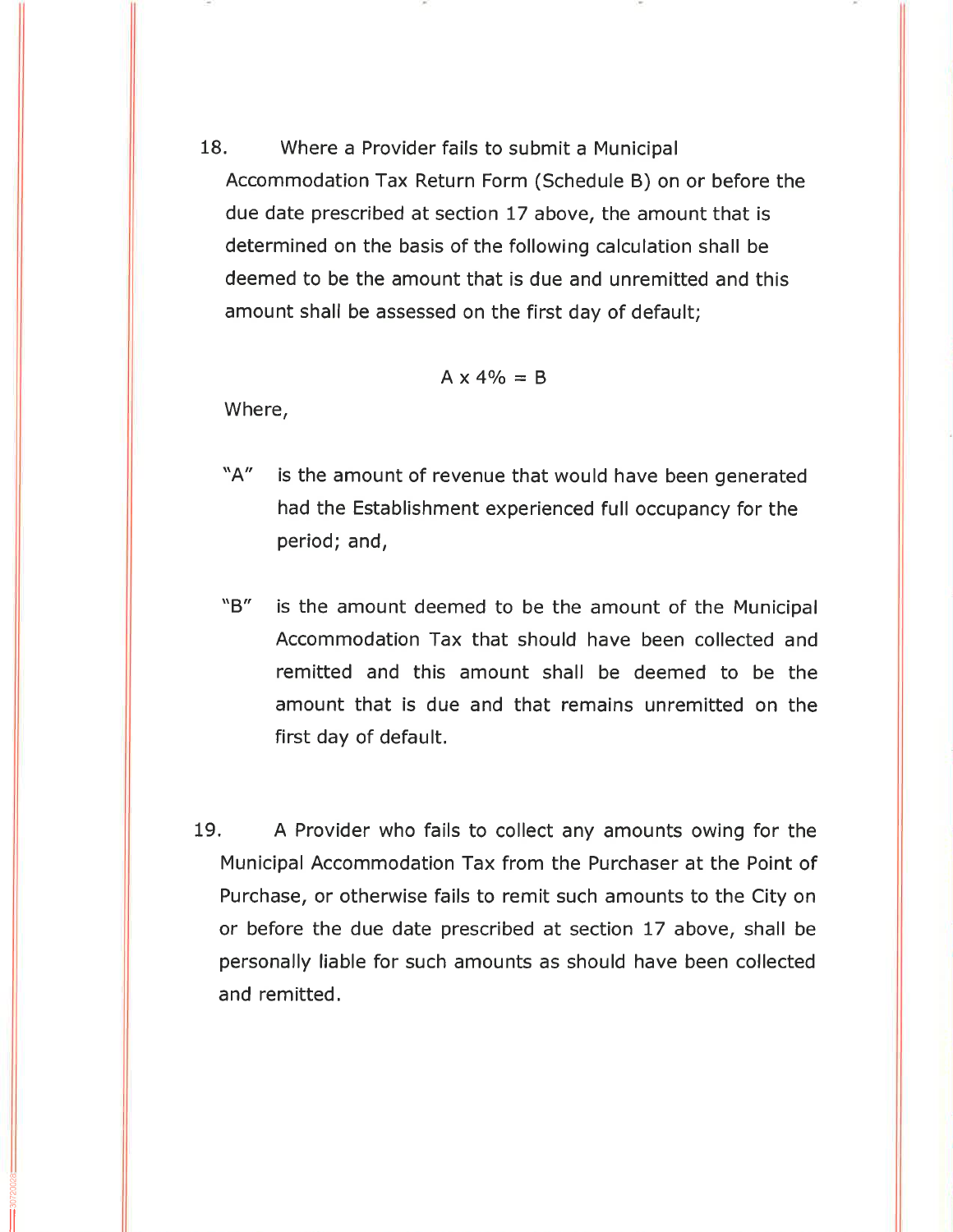### INTEREST AND PENALTIES

- 20. Where a Provider has submitted a Municipal Accommodation Tax Return Form (Schedule B) that allows for the determination of the actual amount of the Municipal Accommodation Tax that should have been collected and is owing, the prescribed interest and penalties shall be assessed as of the first day of default in addition to the amount of the Municipal Accommodation Tax that is due and that remains unremitted.
- 2L, Where a Provider has not submitted a Municipal Accommodation Tax Return Form (schedule B) on or before the due date prescribed at section L7 above, the interest and penalties prescribed shall be assessed in addition to the amount that is deemed to be owing on the basis of sectíon 18 above.
- 22. The prescribed interest and penalties shall be assessed on the first day of each month, and for all subsequent months, following the first day of default for any amount of the Municipal Accommodation Tax that is owing and that remains unremitted.
- 23. A Provider may submit a request in writing to the City Treasurer for the waiver of any interest and penalties that have been assessed under this By-Law within thirty (30) days of the receipt of the notice of assessment where: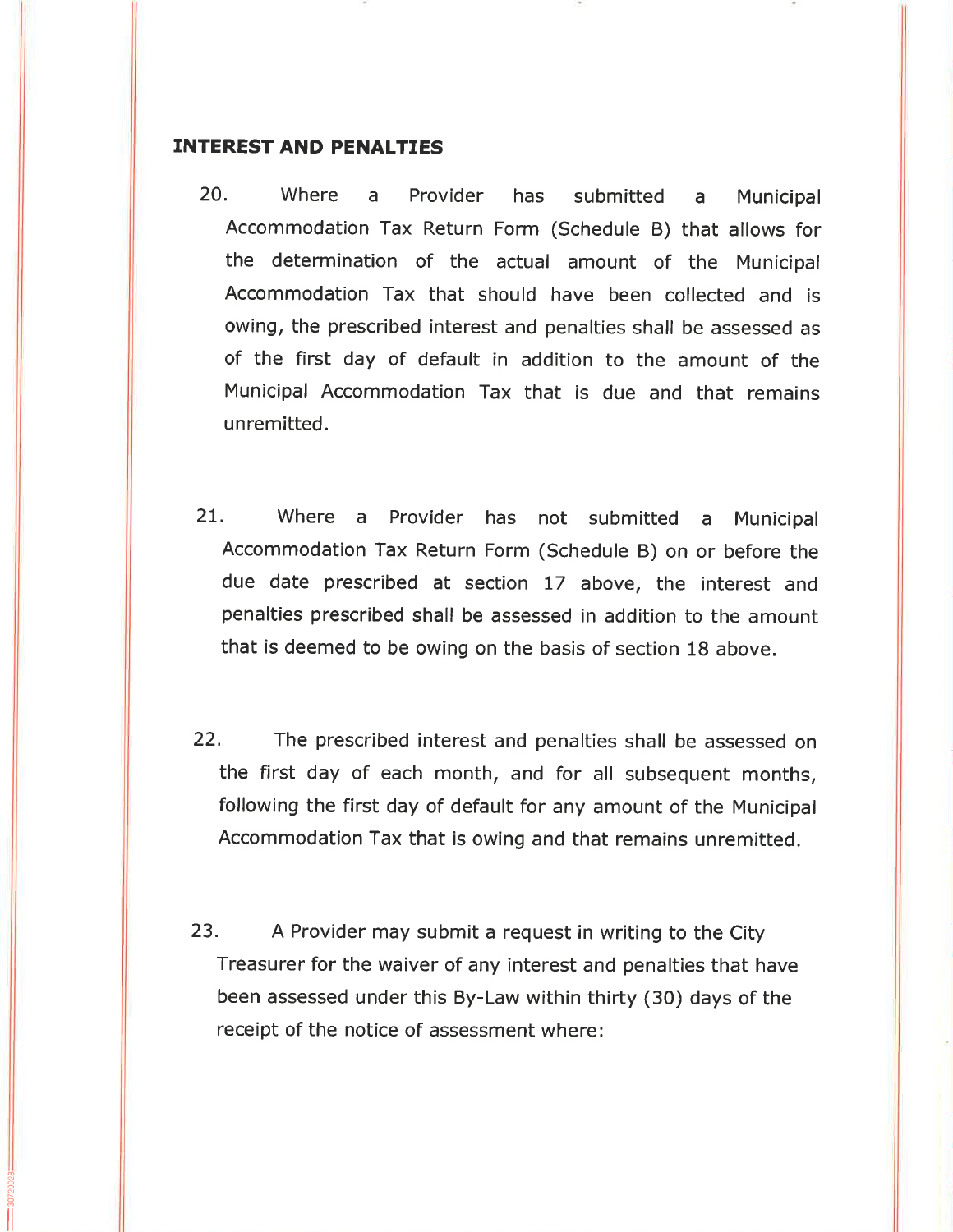- a. An updated Accommodation Establishment Information Form (Schedule A) has been submitted; and,
- b. A Municipal Accommodation Tax Return Form (Schedule B) for the period subject of the appeal has been submitted.
- 24. In exceptional circumstances, where the Provider has demonstrated that he was under a real incapacity to act within the thirty (30) day period identified at section 23, the City Treasurer may exercise his or her discretion and review the request for the waiver of any interest and penalties that have been assessed under this By-Law where the other requirements of section 23 has been satisfíed.

### LIENS

25. All Municipal Accommodation Tax penalties and interest owing under the By-law that are past due shall be deemed to be in arrears and may be added to the tax roll for any real property in the City registered in the name of the Provider to be collected in a like manner as property taxes and shall constitute a lien upon the lands, but such lien shall not be a priority lien for the purposes of sections 1 (2.L), (2.2) and (3) of the Act, and such lien will not have higher priority than it would otherwise have in law ín relation to other claims, liens, or encumbrances.

### AUDIT AND INSPECTION

26. The Provider shall keep books of account, records, and documents sufficient to provide the City or its agent with the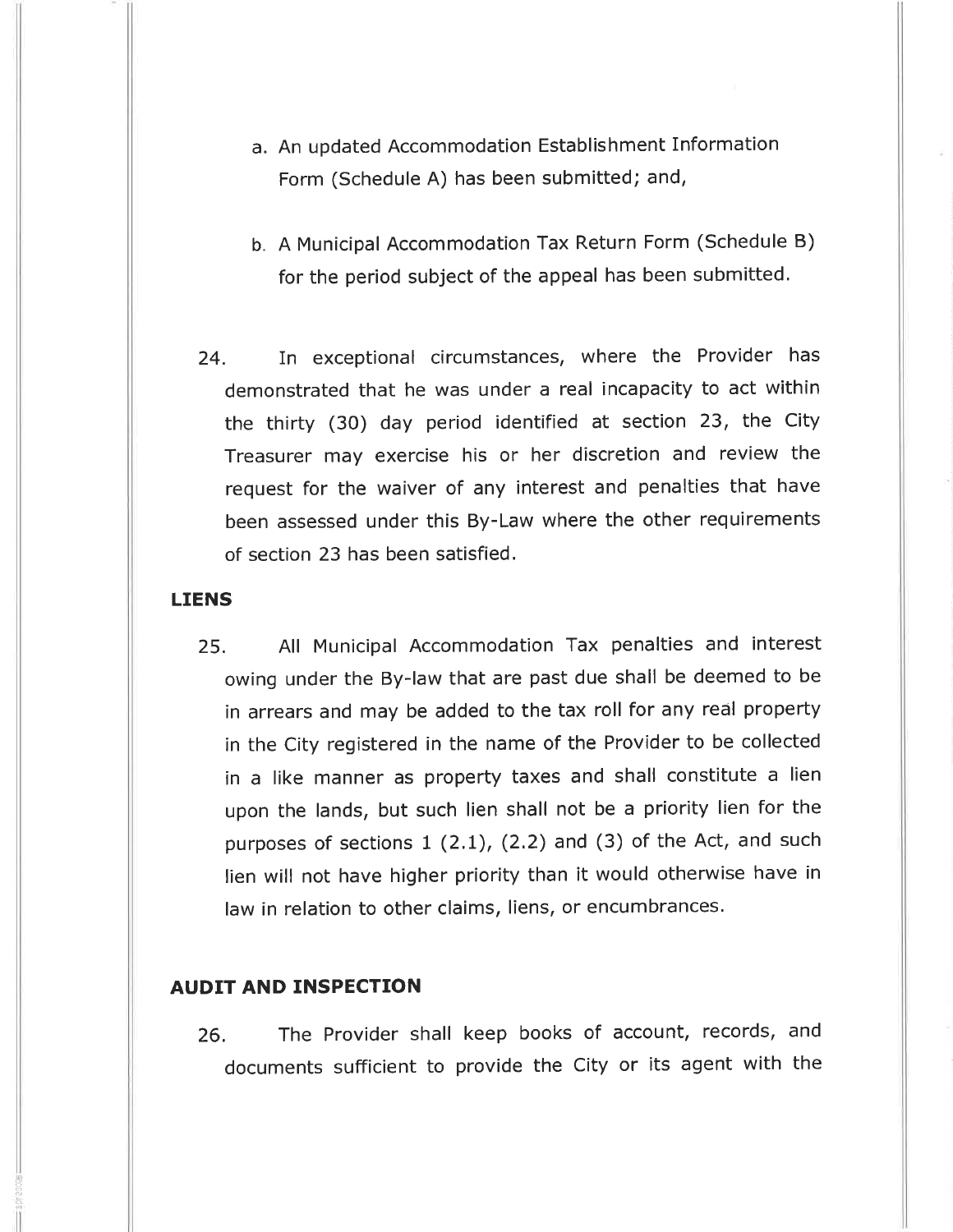necessary particulars of sales of Accommodations and the amount of Municipal Accommodation Tax which should have been collected and remitted.

27. The City or its agent may inspect and audit all books, documents, transactions, and accounts of the Provider and require the Provider to produce copies of any documents or records required to be kept for the purposes of administrating and enforcing this By-Law.

## OTHER PENALTIES

- 28. Every person who contravenes any provision of this By-Law is guilty of an offence and is liable to a fine and such other penalties as may be provided for under the Provincial Offences Act, R.S.O. 1990, c. P. 33 and the Act, each as amended.
- 29. A person who is convicted of an offence under this By-Law is liable, for each day or part of a day that the offence continues, to a minimum fine of \$500.00 and a maximum fine of \$10,000.00, and the total of all daily fines for the offence is not limited to \$100,000.00.
- 30. When a person has been convicted of an offence under this By-Law, the Superior Court of Justice, or any court of competent jurisdiction thereafter may, in addition to any penalty imposed on the person, issue an order: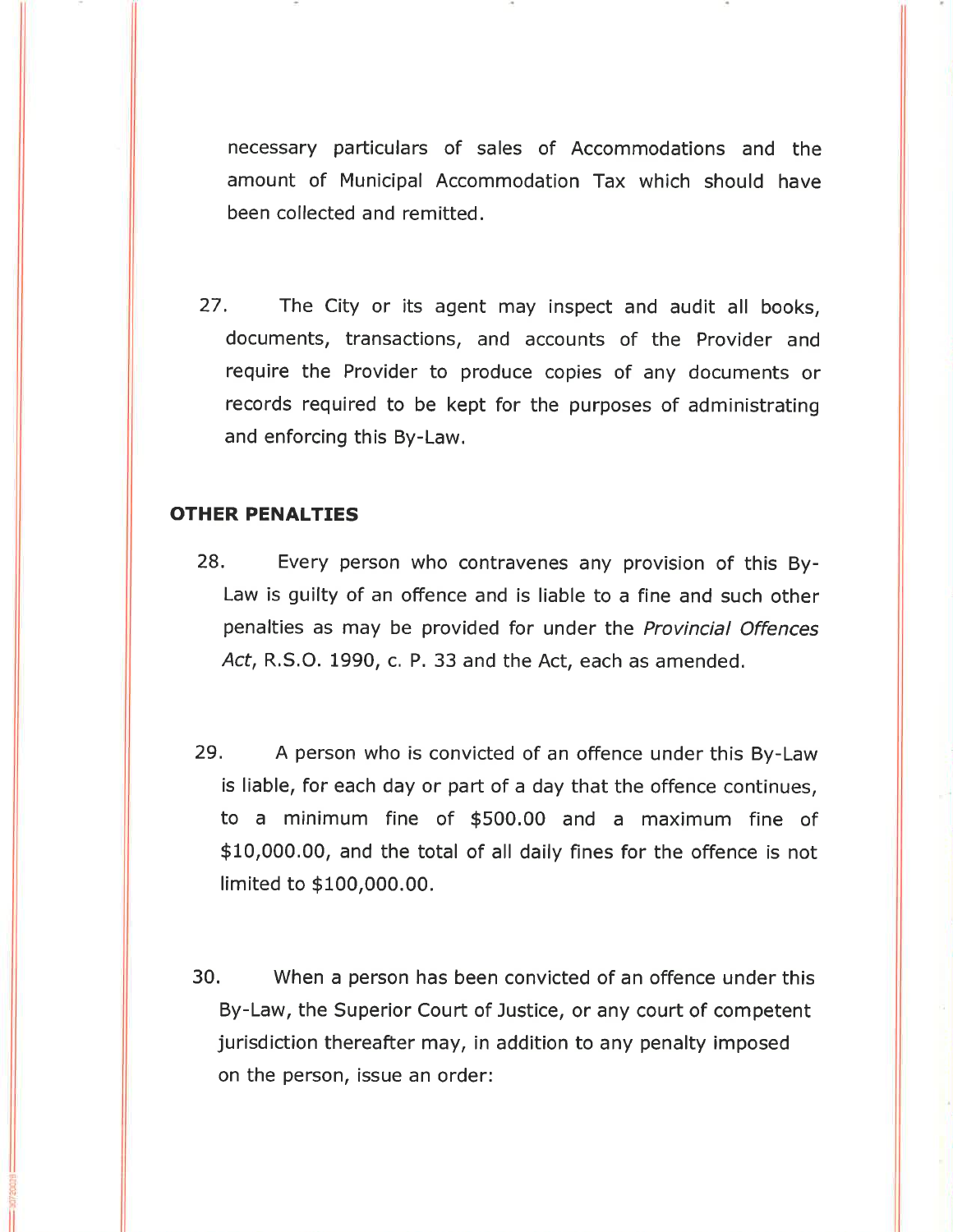- a. Prohibiting the continuation or repetition of the offence by the person; and,
- b. Requiring the person to correct the contravention in the manner and within the period that the court considers appropriate.

### **GENERAL**

- 31. If any section or portion of this By-Law is found by a court of competent jurisdiction to be invalid, that section shall be severed and all remaining portions of this By-Law shall continue in full force and effect.
- 32. This By-Law shall come into full force and effect on the final passing thereof.

By-Law Read a First, Second and Third time this 10 day of February, 2O2O.

Mike Bradley

Mayor

Diamely

Dianne Gould-Brown City Clerk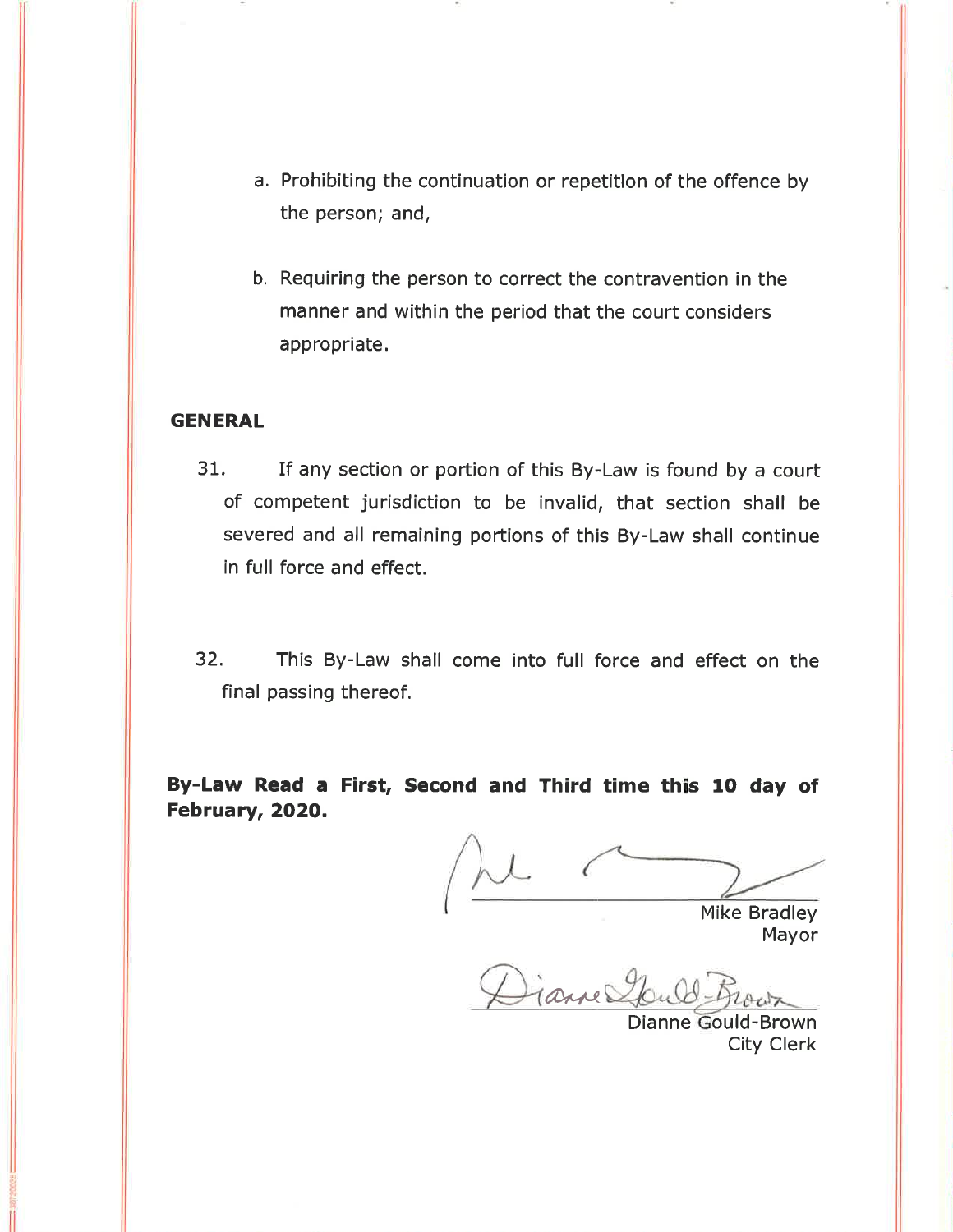Schedule A Accommodation **Establishment Information Form** Adopted Pursuant to By-Law XX of 2020

**Municipal Accommodation Tax** Department of Finance 255 Christína St. North P.O. Box 3018 Sarnia (ON) N7T 7N2 Tel: 519-332-0330



Operåtörs of Short Térm Rental establishments located within the City of Sarnia must complete and submit this Äccommodation Establishment Information form to the City of Sarnia with their Licence Applications and, in any case, before the latter of:

- 
- $\begin{array}{ll}\n\boxed{0} & \text{June 30, 2020; or,} \\
\boxed{ii} & \text{Within 30 days after}\n\end{array}$ Within 30 days after the Establishment commences operations.

It is the responsibility of every Operator to update and submit this form to the CIty within 30 days where there are any changes required to the information provided.

| Legal Name of Operator:                        |                              |                         |                       |  |  |
|------------------------------------------------|------------------------------|-------------------------|-----------------------|--|--|
| <b>Operating Name of Establishment:</b>        |                              |                         |                       |  |  |
| <b>Legal Name of Property Owner:</b>           |                              | <b>Tax Roll Number:</b> |                       |  |  |
| <b>Property Location (Address):</b>            |                              |                         |                       |  |  |
| <b>Mailing Address (if different):</b>         |                              |                         |                       |  |  |
| <b>Contact Name:</b>                           | <b>Contact Phone Number:</b> |                         | <b>Contact Email:</b> |  |  |
| <b>Business Number:</b>                        |                              |                         |                       |  |  |
| Agent or Internet Booking Platform(s) Used:    |                              |                         |                       |  |  |
| <b>Total Number of Rooms in Establishment:</b> |                              | <b>Daily Room Rate:</b> |                       |  |  |
| Name:                                          |                              | Position:               |                       |  |  |
| <b>Authorized Signature:</b>                   |                              | Date:                   |                       |  |  |

The personal information on this lorm is requested pursuant to By-law XX of 2020 and is collected under the authority of the Municipal<br>Act, 5.O. 2001, c. 25. Questions about this collection should be directed to c/o Custom Corporation of the City of Sarnia, City Hall, 255 Christina Street North, Sarnia Ontario, N7T 7N2. Telephone (919) 332-0330.